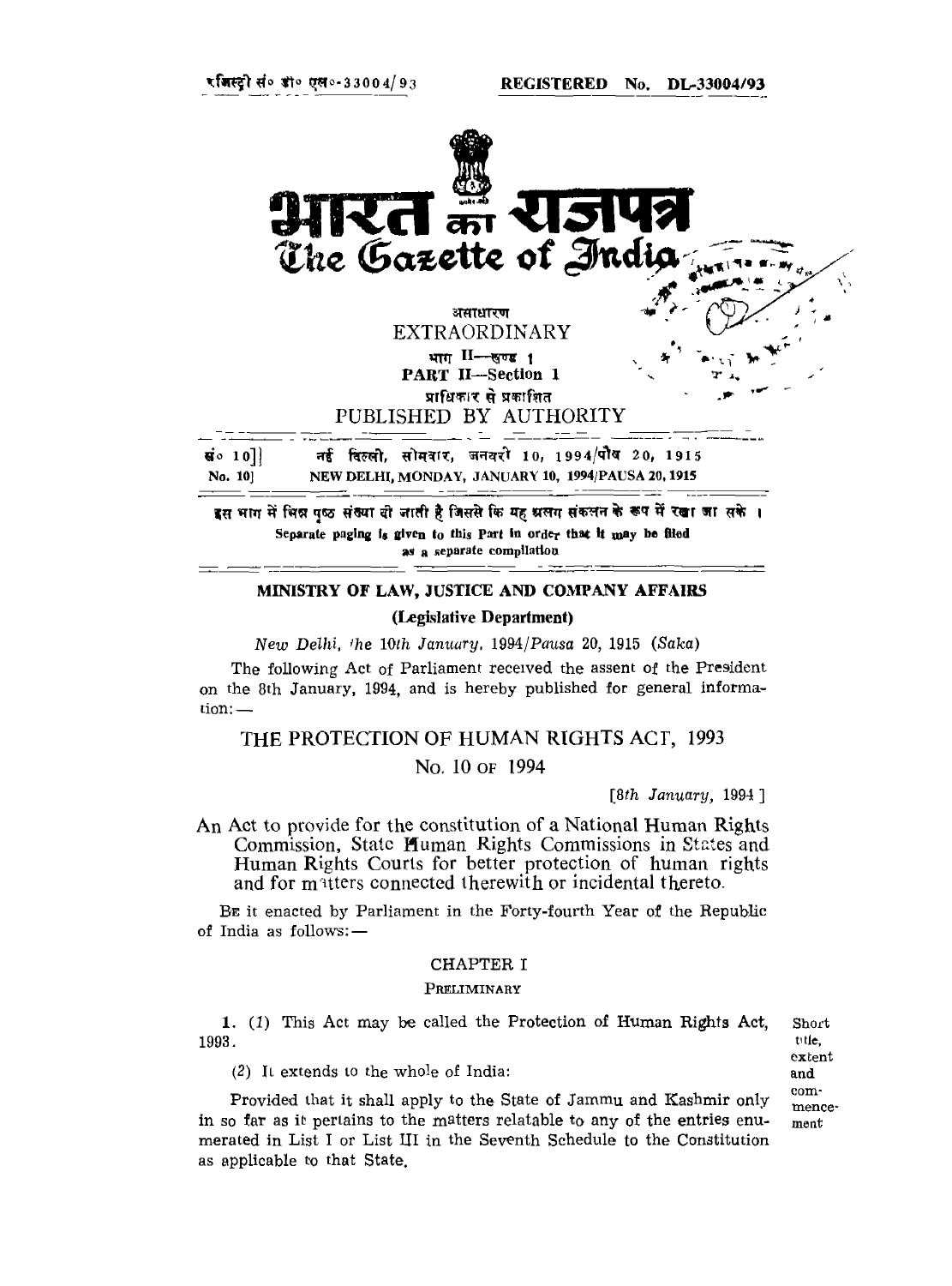(3) It shall be deemed to have come into force on the 28th day of September, 1993.

2. *(1)* In thig Act, unless the context otherwise requires,—

(a) "armed forces" means the naval, military and air ferces and includes any other armed forces of the Union;

(b) "Chairperson" means the Chairperson of the Commission or of the State Commission, as the case may be;

(c) "Commission" means the National Human Rights Commission constituted under section 3;

(d) "human rights" means the rights relating to life, liberty, equality and dignity of the individual guaranteed by the Constitution or embodied in the International Covenants and enforceable by courts in India;

(e) "Human Rights Court" means the Human Rights Court specified under section 30;

(/) "International Covenants" means the International Covenant on Civil and Political Rights and the International Covenant on Economic, Social and Cultural Rights adopted by the General Assembly of the United Nations on the 16th December, 1966;

*(g)* "Member" means a Member of the Commission or of the State Commission, as the case may be, and includes the Chairperson;

*(h)* "National Commission for Minorities" means the National Commission for Minorities constituted under section 3 of the National Commission for Minorities Act, 1992; 19 and 1992.

*(i)* "National Commission for the Scheduled Castes and Scheduled Tribes" means the National Commission for the Scheduled Castes and Scheduled Tribes referred to in article 338 of the Constitution;

(j) "National Commission for Women" means the National Commission for Women constituted under section 3 of the National Commission for Women Act, 1990; 20 of 1990.

*(k)* "notification" means a notification published in the Official Gazette;

(I) "prescribed" means piescribed by rules made under this Act;

*(m)* "public servant" shall have the meaning assigned to it in section 21 of the Indian Penal Code; 45 of 1860.

(n) "State Commission" means a State Human Rights Commis-Bion constituted under section 21.

(2) Any reference in this Act to a law, which is not in force in the State of Jammu and Kashmir, shall, in relation to that Stale, be construed as a reference to a corresponding law, if any, in force In that State.

Defini-

tions.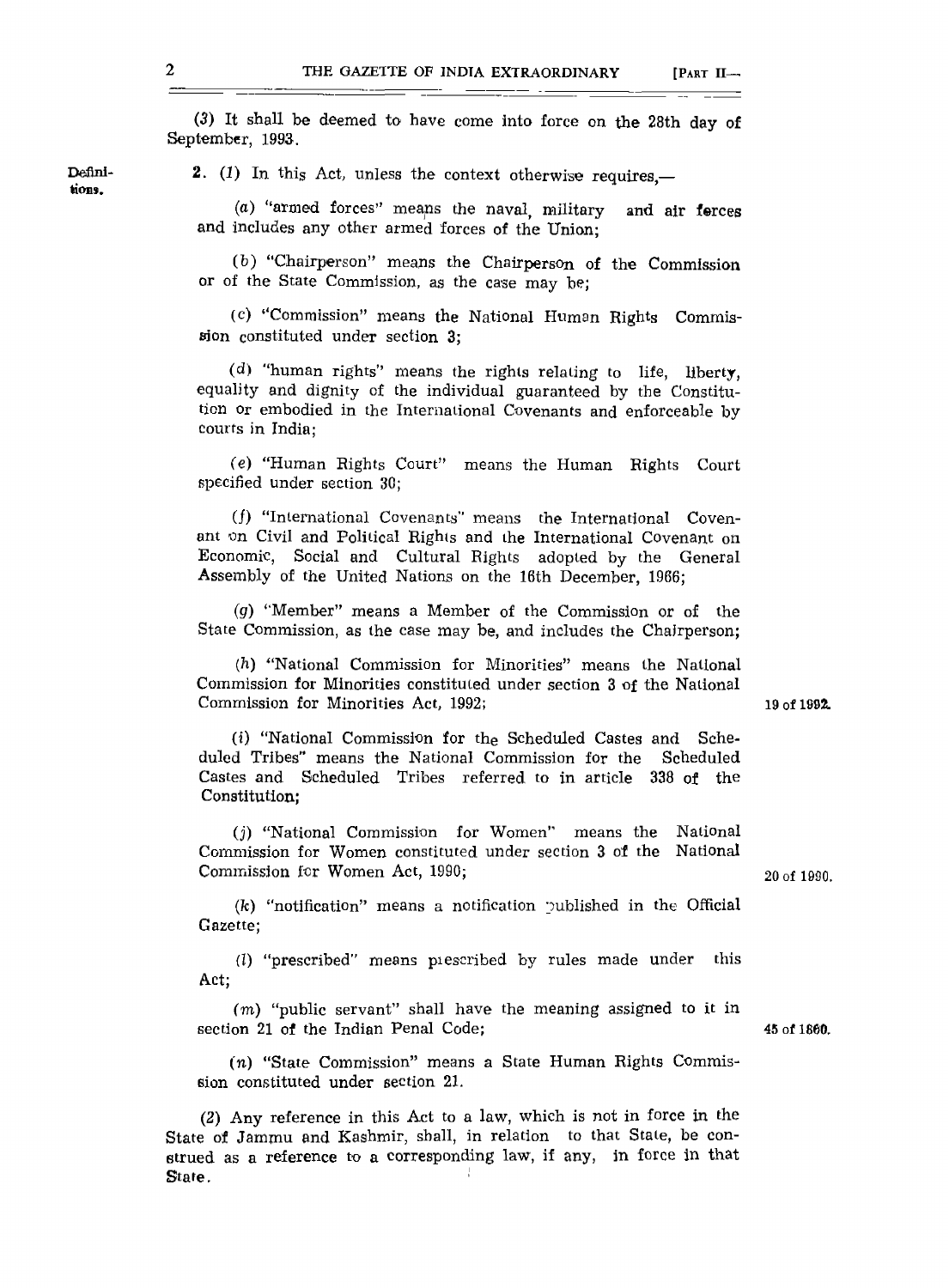## CHAPTER II

<u> 1988 - Johann Amerikaanse kommunister (</u>

### THE NATIONAL HUMAN RIGHTS COMMISSION

•3. *(1)* The Central Government shall constitute a body to be kaown as the National Human Rights Commission to exercise the powers conferred upon, and to perform the functions assigned to, it under this Act.

(2) The Commission shall consist of  $-$ 

(a) a Chairperson who has been a Chief Justice of the Supreme Court;

(b) one Member who is, or has been, a Judge of the Supreme Court;

(c) one Member who is, or has been, the Chief Justice of a High Court;

(d) two Members to be appointed from amongst persons having knowledge of, or practical experience in, matters relating to human rights.

(3) J he Chairpersons of the National Commission for Minorities, the National Commission for the Scheduled Castes and Scheduled Tribes and the National Commission for Women shall be deemed to be Members of the Commission for the discharge of functions specified in clauses (b) to *(j)* of section 12.

(4) There shall be a Secretary-General who shall be the Chief Executive Officer of the Commission and shall exercise such powers arid discharge such functions of the Commission as it may delegate to him.

(5) The headquarters of the Commission shall be at Delhi and the Commission may, with the previous approval of the Central Government, establish offices at other places in India.

4. *(1)* The Chairperson and other Members shall be appointed by the President by warrant under his hand and seal.:

Provided that every appointment under this sub-section shall be made after obtaining the recommendations of a Committee consisting of-

(a) the Prime Minister (b) Speaker of the House of the People (c) Minister in-charge of the Ministry of Home Affairs in the Government of India (d) Leader of the Opposition in the House of the People (e) Leader of the Opposition in the Council of States — chairperson; — member; — member; — member; — member;

(f) Deputy Chairman of the Council of States — member :

Provided further that no sitting Judge of the Supreme Court or sitting Chief Justice of a High Coutt shall be appointed except after consultation with the Chief Justice of India.

(2) No appointment of a Chairperson or a Member shall be invalid merely by reason of any vacancy in the Committee.

Appofntmontjof Chairperson and other Members.

<del>e control</del>e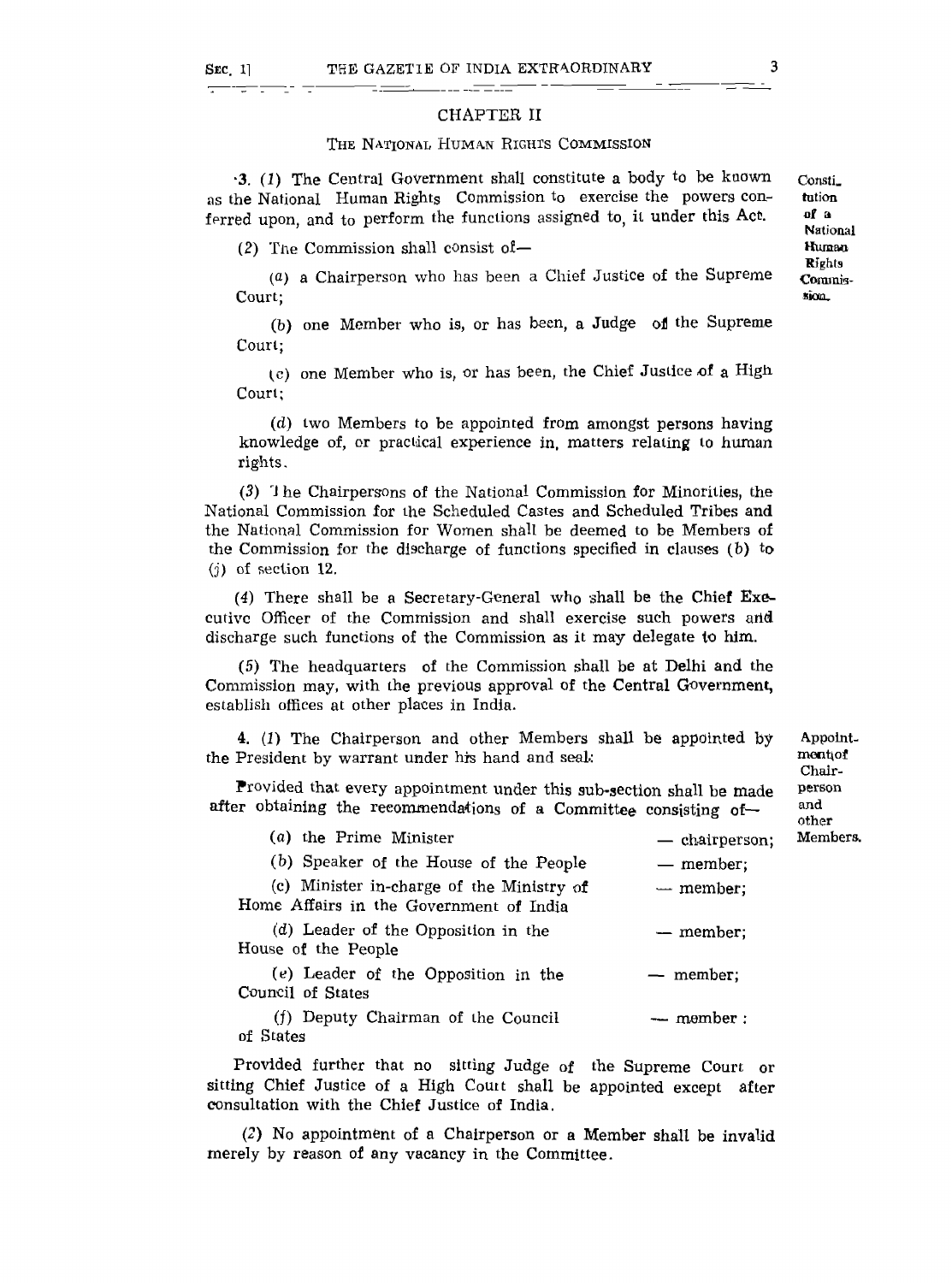Removal of a Member of the Commission.

5. *(1)* Subject (o the provisions of sub-section (2), the Chairperson or any other Member of the Commission shall only be removed from his office by order of the President on the ground of proved misbehaviour or Incapacity after the Supreme Court, on reference being made to it by the President, has, on inquiry held in accordance with the procedure prescribed in that behalf by the Supreme Court, reported that the Chairperson or such other Member, as the case may be, ought on any such ground to be removed.

(2) Notwithstanding anything in sub-section (1), the President may by order remove from office the Chairperson or any other Member if the Chairperson or such other Member, as the case may be,—

(a) is adjudged sn insolvent; or

(b) engages during his term of office in any paid employment outside the duties of his office; or

(c) is unfit to continue in office by reason of infirmity of mind or body; or

(d) is of unsound mind and stands so declared by a competent court; or

(e) is convicted and sentenced to imprisonment for an offence which in the opinion of the President involves moral turpitude.

6. *(!)* A person appointed as Chairperson shall hold office for a term .of five years from the date on which he enters upon his office or until he attains the age of seventy years, whichever is earlier.

(2) A person appointed as a Member shall hold office for a term of five years from the date on which he enters upon his office and shall be eligible for re-appointment for another term of five years:

Provided that no Member shall hold office after he has attained the age of seventy years.

(3) On ceasing to hold office, a Chairperson or a Member shall be ineligible for further employment under the Government of India or under the Government of any State.

7. *(1)* In the event of the occurrence of any vacancy in the office of the Chairperson by reason of his death, irsignation or otherwise, the President may, by notification, authorise one of the Members to act as the Chairperson until the appointment of a new Chairperson to fill such vacancy.

(2) When the Chairperson is unable to discharge his functions owing to absence on leave or otherwise, such one of the Members ns the President may, by notification, authorise in this behalf, shall discharge the functions of the Chairperson until the date on which the Chairperson resumes his duties.

8. The salaries and allowances payable to, and other terras and conditions of service of, the Members shall be such as may be prescribed:

Provided that neither the salary and allowances nor the other terms and conditions of service of a Member shall be varied to his disadvantage after his appointment.

Term of office of Members.

Member to act as Chairperson or to discharge his functions in certain circumstances.

Terms and conditions of service of Members.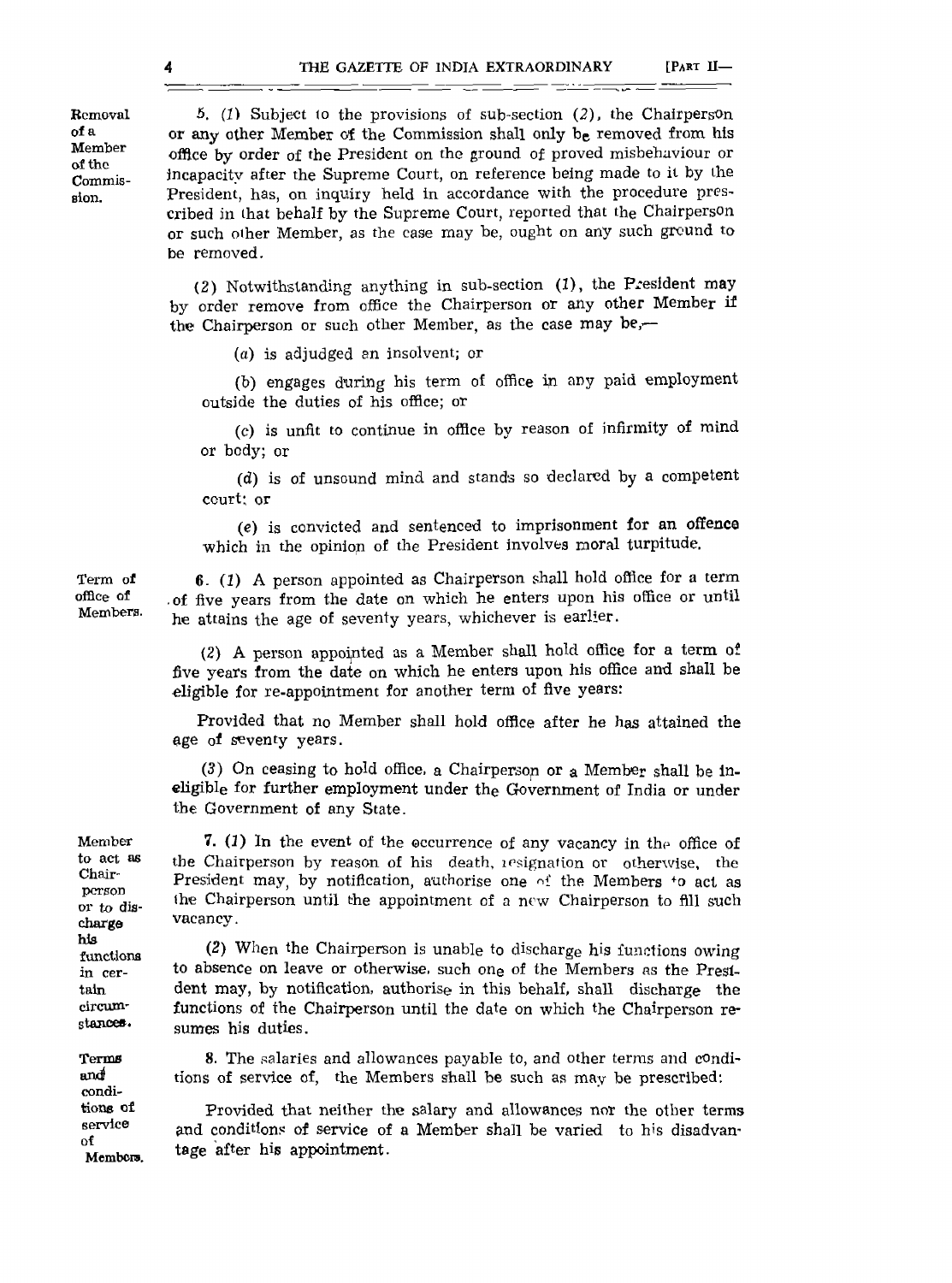9. No act or proceedings of the Commission shall be questioned or shall be invalidated merely on the ground of existence of any vacancy or detect in the constitution of the Commission.

cies, etc., not to invalidate +he pioccedings of i 1 he Commission,

Procedure to he icgulated by the Commission.

10. (1) The Commission shall meet at such time and place as the Chairperson may think fit.

*(2)* The Commission shall regulate its own procedure.

(3) All orders and decisions of the Commission shall be authenticated by the Secretary-General or any other officer of the Commission duly authorised by the Chairperson in this behalf.

11.  $(I)$  The Central Government shall make available to the Commission—

(a) an officer of the rank of the Secretary to the Government of India who shall be the Secretary-General of the Commission; and

(b) such police and investigative staff under an officer not below the rank of a Director General of Police and such other ofticeis and staff as may be necessary for the efficient performance of the functions of the Commission.

(2) Subject to such rules as may be made by the Central Government in this behalf, the Commission may appoint such other administrative, technical and scientific staff as it may consider necessary.

*(3)* The salaries, allowances and conditions of service of (he officers and other staff appointed under sub-section (2) shall be such as may be prescribed,

## CHAPTER III

### FUNCTIONS AND POWERS OF THE COMMISSION

12. The Commission shall perform all or any of the following funcions, namely: —

(o) inquire, *suo motu* or on a petition presented to it by a victim or any person on hie behalf, into complaint of—

(i) violation of human rights or abetment thereof; or

*(it)* negligence in the prevention of such violation, by a public servant;

(b) intervene in any proceeding involving any allegation of violation of human rights pending before a court with the approval of such court;

(c) visit, under intimation to the State Government, any jailor any other institution under the control of the State Government, where persons are detained or lodged for purposes of treatment, re. formation or protection to study the living conditions of the inmates and make recommendations thereon;

Functions of the Commission.

Vacan-

Officers mid other •.mil of the Commission.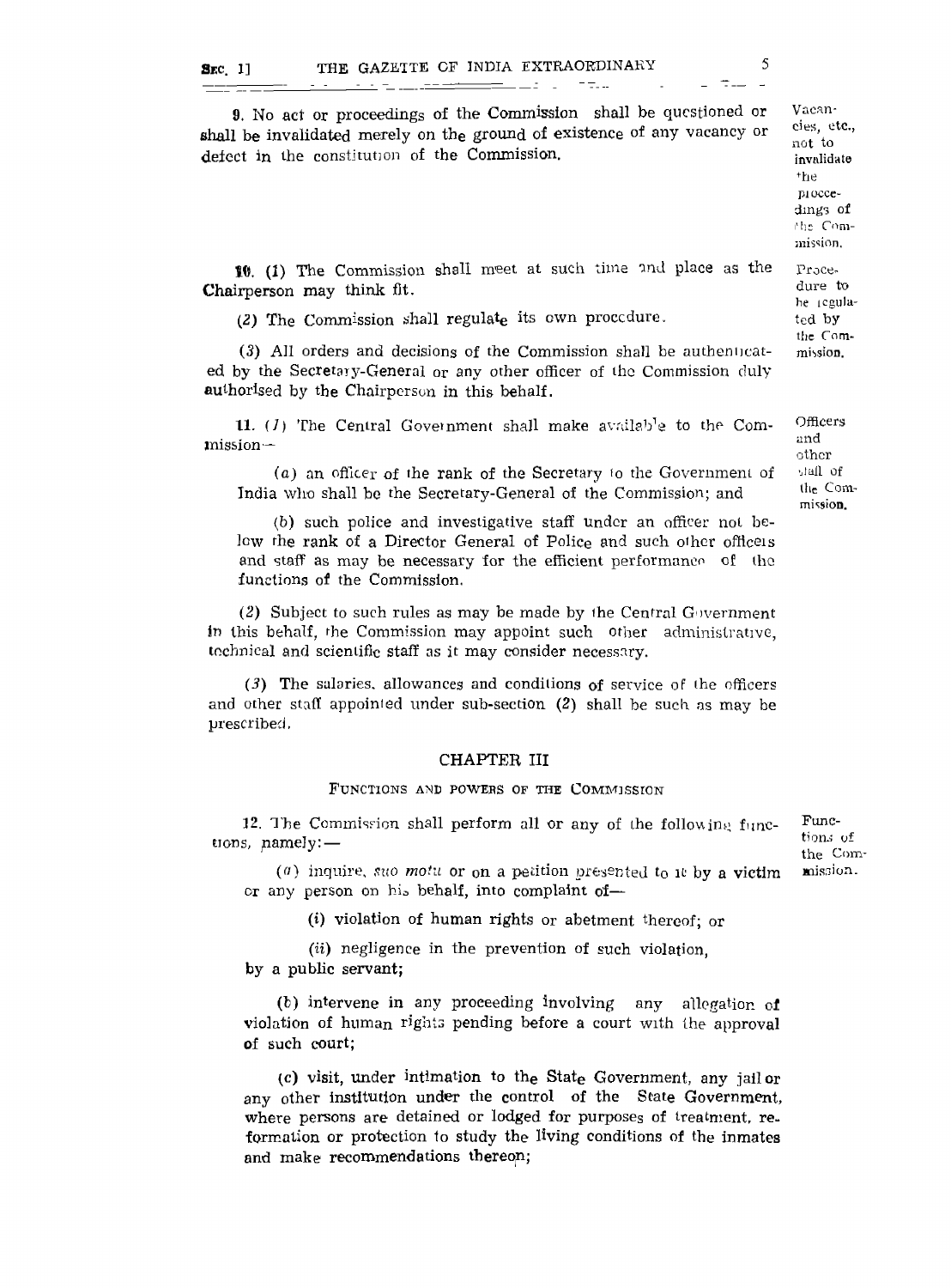الموارد المستوسط المستعمل المستعمل المستعمل التي تستعمل

 $(d)$  review the safeguards provided by or under the Constitution or any law for the time being in force for the protection of human rights and recommend measures for their effective implementation;

(e) review the factors, including acts of terrorism, that inhibit the enjoyment of human rights and recommend appropriate remedial measures;

(/) study ireaties and other international instruments on human rights and make recommendations for their effective implementation;

 $(4)$  undertake and promote research in the field of human rights;

*(h)* spread human rights literacy among various sections of society and promote awareness of the safeguards available for the protection of these rights through publications, the media, seminars and other available means;

*(i)* encourage the efforts of non-governmental organisations and institutions working in the field of human rights;

*(j)* such other functions as it may consider necessary for the promotion of human rights.

*\?i. (1)* The Commission shall, while inquiring into complaints under this Act. have all 'he powers of a civil court trying a suit under the Code of Civil Procedure, 1908, and in particular in respect of the following matters, namely: —

5 of **J908.**

*(a)* summoning and enforcing the attendance of witnesses and examining them on oath;

*(b)* discovery and production of any document;

(c) receiving evidence on affidavits;

*(d)* requisitioning any public record or copy thereof from any court or office;

*(c)* issuing commissions for the examination of witnesses or documents;

(f) any other matter which may be prescribed.

(2) The Commission shall have power to require any person, subject to any privilege which may be claimed by that person under any law for the time being in force, to furnish information on such points or matters as, in the opinion of the Commission, may be useful for, or relevant to, the subject matier of the inquiry and any person so required shall be deemed io be legally bound to furnish such information within the meaning of section 176 and section 177 of the Indian Penal Code. **45 of**

(3) The Commission or any other officer, not below the rank of a Gazetted Officer, specially authorised in this behalf by the Commission may enter any building or place where the Commission has reason to believe that any document relating to the subject matter of the inquiry may be found, and may seize any such document or take extracts or copies therefrom subject to the provisions of section 100 of the Code of Criminal Procedure, 1973, in so far as it may be applicable- **<sup>2</sup> of<sup>1974</sup>**

1860.

**Powers** lelat $ing$  t. inquiries.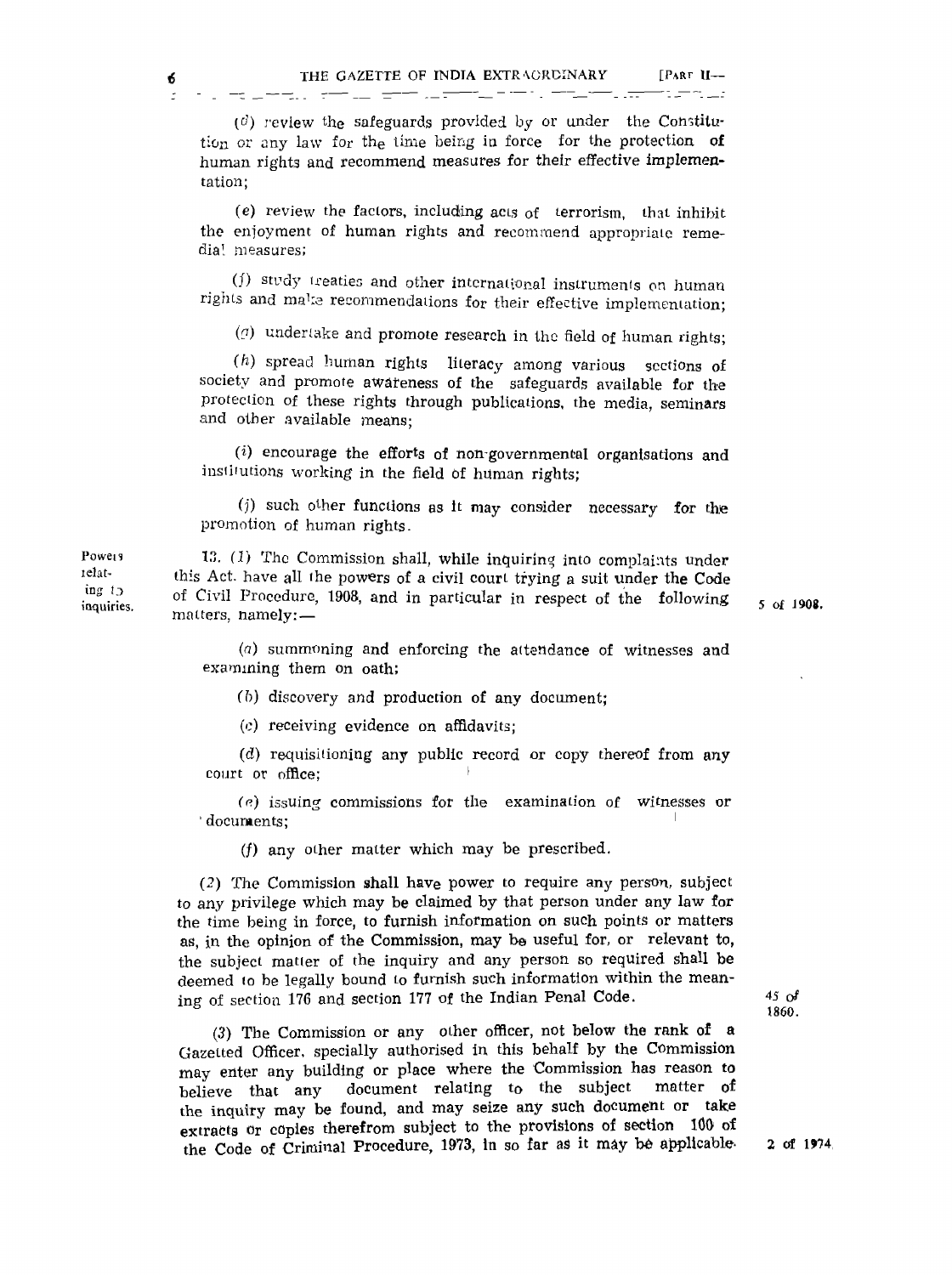# **SEC.** 1] THE GAZELLE OF INDIA EXTRAORDINARY 7

**45 of 1860.**

**2 of 1974.**

ಗುವರ್ ಮಾಡುವ ಹಾರಿಯ ಸಂ (4) The Commission shall be deemed to be a civil court and when any offence as is described in section 175, section 178, section 17S, section 180 or section 228 of the Indian Penal Code is commuted in the view or presence of the Commission, the Commission may, after recording the

facts constituting the offence and the statement of (he accused as provided for in ihe Code of Criminal Procedure, 1973, forward the case to a Magistrate having jurisdiction to tiy the same and the Magistrate to whom any such case is forwarded shall proceed to hoar the enmplaint against the accused as if the case has been forwarded to him under section 346 of the Code of Criminal Procedure, 1973.

*45* of **I860.** 2 of **1974.** (5) Every proceeding before the Commission shall be deemed to be a judicial proceeding within the meaning of  $\epsilon$  sections 193 and 228, and for the purposes of section 196, of the Indian Penal Code, and the Commission shall be deemed to be a civil court for all the purposes of section 195 and Chapter XXVI of the Code of Criminal Procedure, 1973.

> Investigation

14. *(1)* The Commission may, for the purpose of conducting any investigation pertaining to the inquiiy, utilise the services of any officer or investigation agency of the Central Government or any State Government with the concurrence of the Central Government or the State Government, as the case may be.

(2) For the purpose of investigating into any matter pertaining to the inquiry, any officer or agency whose services are utilised under subsection *(1)* may, subject to the direction and control of the Commission,—

(a) summon and enforce the attendance of any person and  $\epsilon$  amine him;

(b) require the discovery and production of any document; and

*(c)* requisition any public record or copy thereof from any office.

(3) The provisions of section 15 shall apply In relation to any statement made by a person before any officer or agency whose services are utilised under sub-section *(!)* as they apply in relation to any statement made by a person in the course of giving evidence before the Commission.

*(4)* The officer or agency whose services are utilised under subsection (1) shall investigate into any matter pertaining to the inquiry and submit a report thereon to the Commission within such period as may be specified by the Commitsion in this behalf.

(5) The Commission shall satisfy itself about the correctness of the facts stated and the conclusion, if any, arrived at in the report submitted to it under sub-section (4) and for this purpose the Commission may make such inquiry (including the examination of the person or persons who conducted or assisted in the investigation) as it thinks fit.

15. No statement made by a person in the course of giving evidence before the Commission shall subject him to, or be used against him in, any civil or criminal proceeding except a prosecution for giving false evidence by such statement:

Statement made by persons to **the Commission** .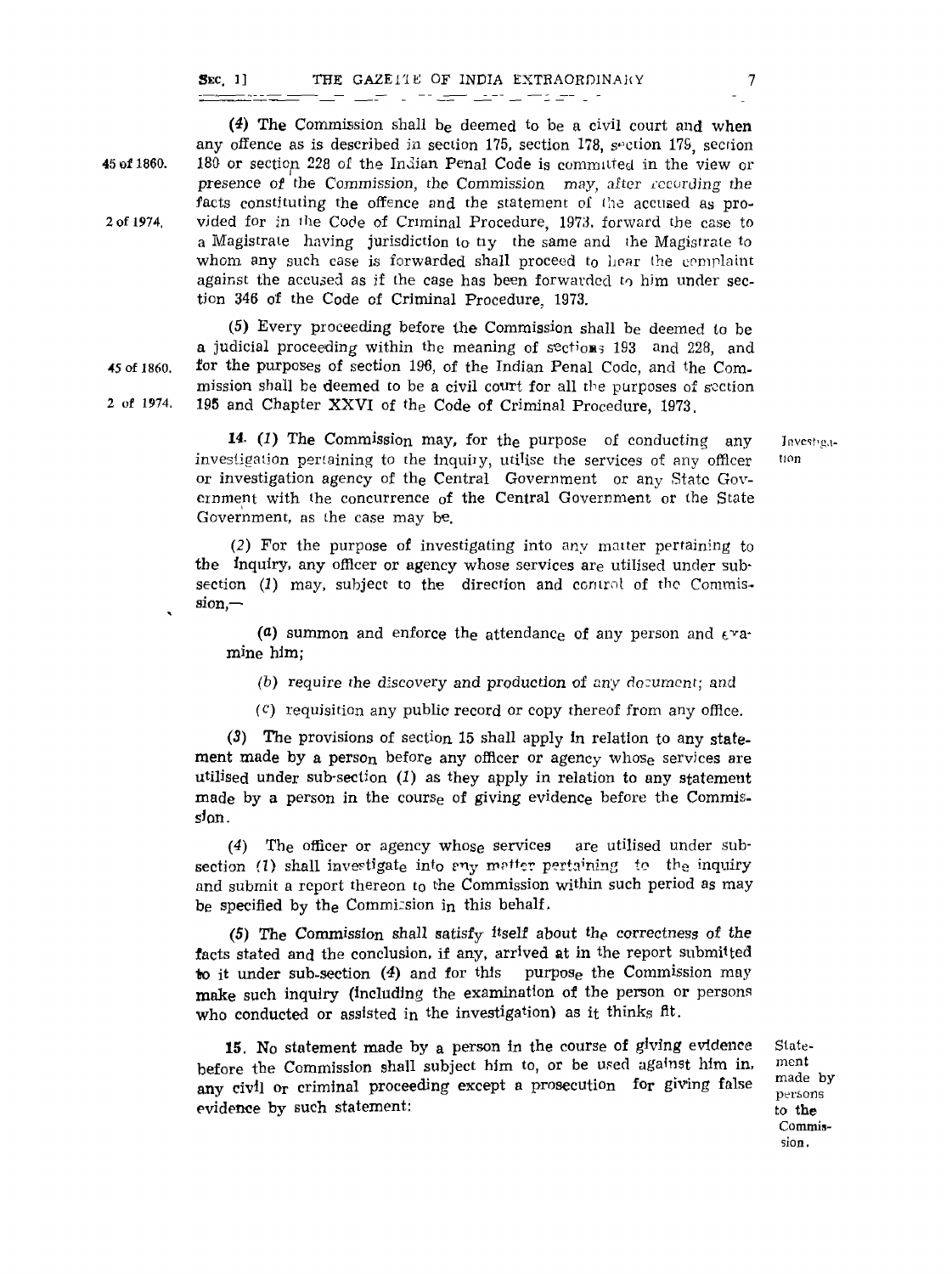de<del>r t</del>artementar en la <del>soc</del>al total de p

Provided that the statement—

(a) is made m reply to the question which he is required by the Commission to answer; or

(b) is relevant to the subject matter of the inquiry.

16. If, at any stage of the inquiry, the Commission-

 $(4)$  considers it necessary to inquire into the conduct of any person; or

(b) is of the opinion that the reputation of any person is likely to be prejudicially affected by the inquiry,

it shall give to that person a reasonable opportunity of being heard in the inquiry and to produce evidence in his defence:

Provided <sup>l</sup>hat nothing in this section shall apply where the **credit** of a witness is being impeached.

### CHAPTER IV

### PROCEDURE

Inquhy 17. The Commission while inquiring into the complaints of violations of human rights may—

> (i) call for information or report from the Central Government or anv Stale Government or any other authority or organisation subordinate thereto within such time as may be specified by it:

Provided that—

*(a)* if the information or report is not received within the time stipulated by the Commission, it may proceed to inquire into the complaint on its own;

(f)) if, on receipt of information or report, the Commission is satisfied either that  $n_0$  further inquiry is required or that the required action has been initiated or taken by the concerned Government or authority, it may not proceed with the complaint and inform the complainant accordingly;

 $(ii)$  without prejudice to anything contained in clause  $(i)$ , if it considers necessary, having regard to the nature of the complaint, initiate an inquiry.

18. The Commission may take any of the following steps upon the completion of an inquiry held under this Act, namely: -

*(1)* where the inquiry discloses, the commission of violation of human rights or negligence in the prevention of violation of human rights by a public servant, it may recommend to the concerned Government or authority the initiation of proceedings for prosecution or such other action as the Commission may deem fit against the concerned person or persons;

Persons likely to be prejudicially i; fleeted to be heard.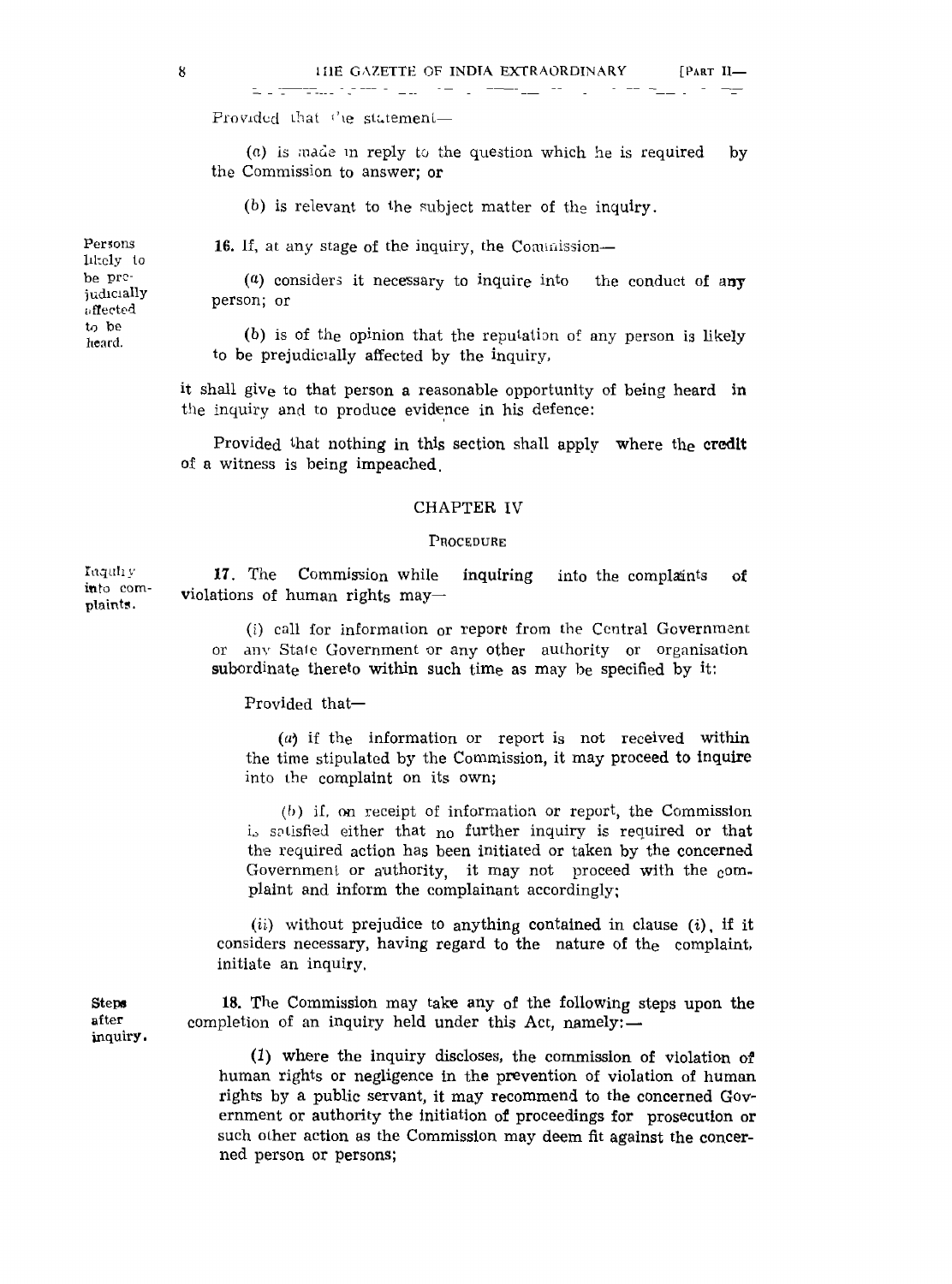$\equiv$   $\pm$ 

(2) approach the Supreme Court or the High Court concerned for such directions, orders or writs as that Court may deem necessary;

*(3)* recommend to the concerned Government or authority for the grant of such immediate interim relief to the victim or the members of his family as the Commission may consider necessary;

(4) subject to the provisions of clause (5) provide a copy of the inquiry report to the petitioner or his representative;

(5) the Commission shall send a copy of  $i$ <sup>t</sup>s inquiry repott together with its recommendations to the concerned Government or authority and the concerned Government or authority shall, within a period ot one month, or such further time as the Commission may allow, forward iis comments on the report, including the action taken or proposed to be taken thereon, to the Commission;

(6) the Commission shall publish its inquiry report together with the comments of the concerned Government or authority, if any, and the action taken or proposed to be taken by the concerned Government or authority on the recommendations of the Commission.

19. *(1 )* Notwithstanding anything contained in this Act, while dealing with complaints of violation of human rights by members of the armed forces, the Commission shall adopt the following procedure, namely: -

Procedure with respect to armed forces.

(a) it may, either on its own motion or on receipt of a petition, seek a report from the Central Government;

(b) after the receipt of (he report, it may, either not proceed with the complaint or, as the case may be, make its recommendations to that Government.

*(2)* The Central Government shall inform the Commission of the action taken on the recommendations within three months or such further time as the Commission may allow.

(3) The Commission shall publish its report together with its recommendations made to the Central Government and the action taken by that Government on such recommendations.

(4) The Commission shall provide a copy of the report published under sub-section *(3)* to the petitioner or his representative.

20. *(1)* The Commission shall submit an annual report to the Central Government and to the State Government concerned and may at any time submit special reports on any matter which, in its opinion, is of such urgency or importance that it should not be deferred till submission of the annual report.

Annual and ypecial reports of the commission.

(2) The Central Government and the State Government, as the case may be, shall cause the annual and special reports of the Commission to be laid before each House of Parliament or the State Legislature respectively, as the case may be, along with a memorandum of action taken or proposed to be taken on the recommendations of the Commission and the reasons for non-acceptance of the recommendations, if any.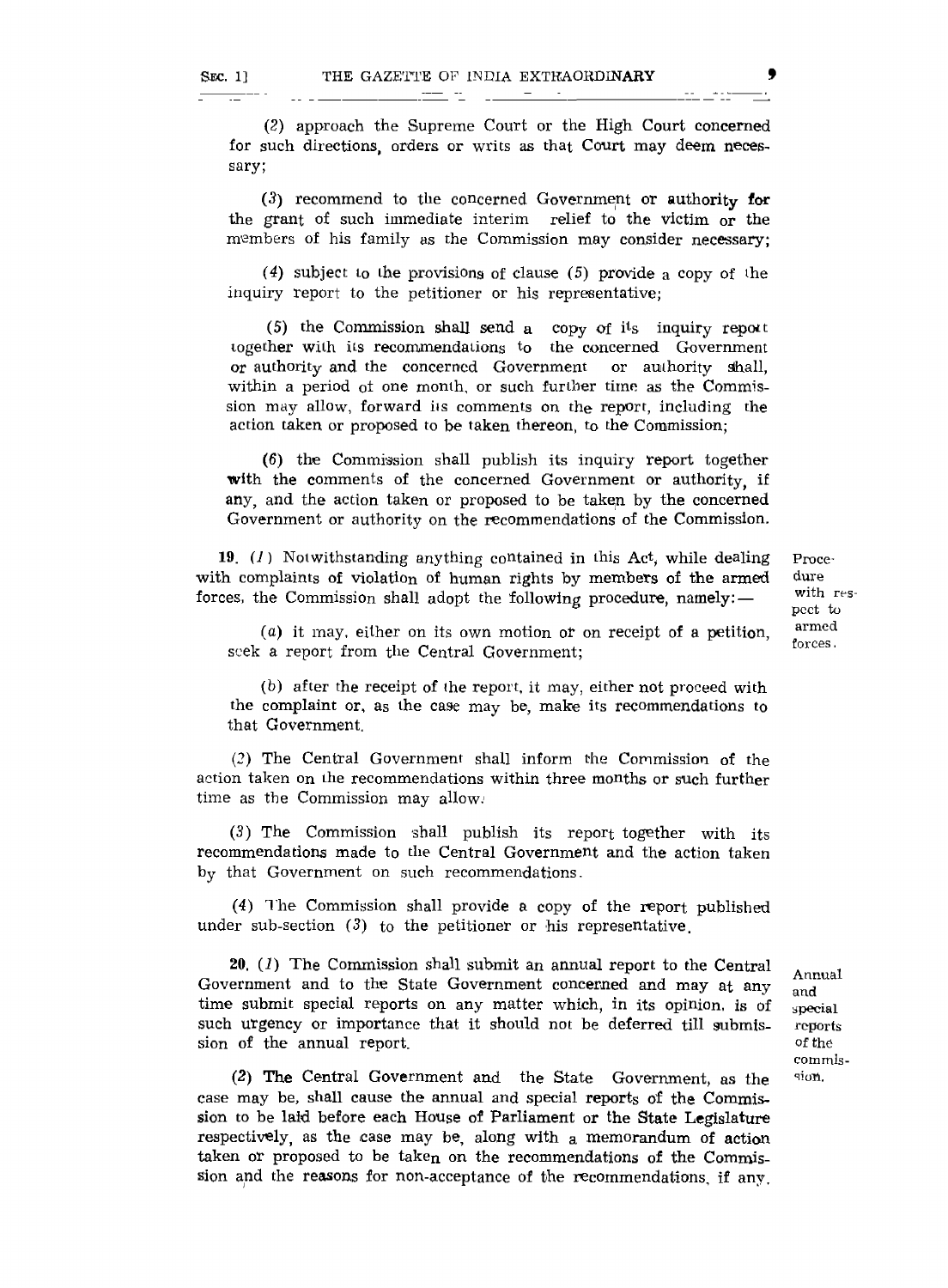$\sim$  -  $\sim$  -  $\sim$ 

### STATE HUMAN RIGHTS COMMISSIONS

21.  $(I)$  A S<sup>tate</sup> Government may constitute a body to be known as the  $\dots$ ,  $\dots$ ,  $\dots$ ,  $\dots$  (name of the State) Human Rights Commission to exercise the powers conferred upon, and to perform the functions assigned to, a State Commission under this Chapter.

Right-, Commíssions

Constitution of Staid Human

*(2)* Thv State Commission shall consist of—

<u> 1999 - Andrej Arthur Miller, Angl</u>

(a) a Chairperson who has been a Chief Justice of a High Court;

(b) one Member who is, or has been, a Judge of a High Court;

(c) one Member who is, or has been, a district judge in that State;

(d) LWO members to be appointed from amongst persons having knowledge of, or practical experience in, matters relating to human rights.

*(3)* Ihere shall be a Secretary who shall be the Chief Executive Officer of the State Commission and shall exercise such powers and discharge such functions of the State Commission as it may delegate to him.

(4) The headquarters of the State Commission shall be at such place as the State Government may, by notification, specify.

(5) A State Commission may inquire into violation of human rights only in respect of matters relatable to any of the entries enumerated In List II and List HI in the Seventh Schedule to the Constitution:

Provided that if any such matter is already being inquired into by lhe Commission or any other Commission duly constituted under any law for the time being in force, the State Commission shall not inquire into the said matter;

Provided further that in relation to the Jammu and Kashmir Human Rights Commission, this sub-section shall have effect as if for the words and figures "List II and List III in the Seventh Schedule to the Constitution", the words and figures "List III in the Seventh Schedule to the Constitution as applicable to the State of Jammu and Kashmir and in respect of matters in relation to which the Legislature of that State has power to make laws" had been substituted.

22. *(1)* The Chairperson and other Members shall be appointed by the Governor by warrant under his hand and seal:

Provided that every appointment under this sub-section shall be made after obtaining the recommendation of a Committee consisting  $of -$ 

| (a) the Chief Minister                         | - chairperson; |
|------------------------------------------------|----------------|
| (b) Speaker of the Legislative                 | $-$ member;    |
| Assembly                                       |                |
| (c) Minister in-charge of the Department       | $-$ member:    |
| of Home in that State                          |                |
| $\sim$ $\sim$ $\sim$ $\sim$ $\sim$<br>$\cdots$ |                |

(d) Leader of the Opposition in the Legislative Assembly —member:

Appo r  $m$ eng of Chairperson .ind other Membett of Stale Commission.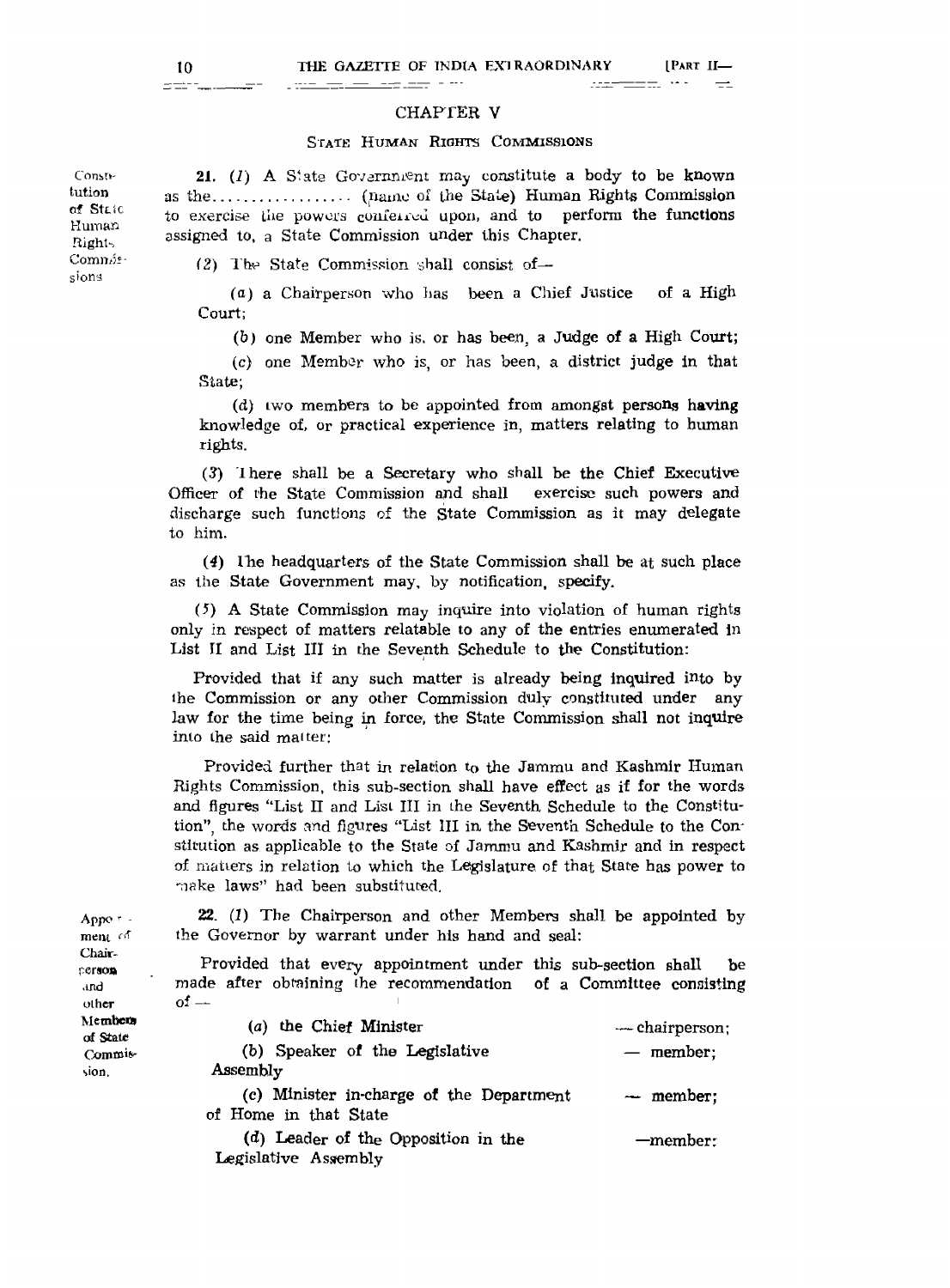$\mathbb{R}^{n \times n}$ 

Provided further that where there is a Legislative Council in a Slate, the Chairman of that Council nnd the Leader of the Opposition in that Council shall also be members of the Committee:

 $\sigma$  and  $\sigma$  .

 $\sim$   $\sim$   $\sim$   $\sim$   $\sim$ 

 $\pm$   $\pm$   $\pm$ 

Provided also that no sitting Judge of a High Court or a sitting district judge shall be appointed except after consultation with the Chief Justice of the High Court of the concerned State.

(2) No appointment of a Chairperson or a Member of the State Commission shall be invalid merely by reason of any vacancy in the  $Com$ mittee.

23- *(1)* Subject to the provisions of sub-section (2), the Chairperson Or any other Member of the State Commission shall only be removed from his office by order of the President on the ground of proved misbehaviour or incapacity after the Supreme Court, on a reference being made to it by the President, has, on inquiry held in accordance with the procedure prescribed in thai behalf by the Supreme Court, reported that the Chairperson or such other Member, as the case may be, ought on any such ground to be removed.

Removal oi a Member of the State<br>Cocemissi, in.

(2) Notwithstanding anything in sub-section *(1),* the President may by order remove from office the Chairperson or any other Member if the Chairperson or such other Member, as the case may be,—

*(a)* is adjudged an insolvent; or

*(b)* engages during his term of office in any paid employment outside the duties of his office; or

(c) is unfit to continue in office by reason of infirmity of mind or body; or

(d) is of unsound mind and stands so declared by a competent court; or

(e) is convicted and sentenced to imprisonment for an offence which in the opinion of the President invoiveg moral turpitude.

24. *(1)* A person appointed as Chairperson shall hold office for a term of five years from the date on which he enters upon his office or until he attains the age of seventy years, whichever is earlier.

(2) A person appointed as a Member shall hold office for a term *oi* five years from the date on which he enters upon his office and shall be eligible for re-appointment for another term of five years:

Provided that no Member shall hold office after he has attained the age of seventy years.

(3) On ceasing to hold office, a Chairperson or a Member shall be ineligible for further employmant under the Government *ot* a State or under the Government of India.

25. *(1)* In the event of the occurrence of any vacancy in the office of the Chairperson by reason of his death, resignation or otherwise, the Governor may, by notification, authorise one of the Members to act as the Chairperson until the appointment of a new Chairperson to fill such vacancy.

*(2)* When the Chairperson is unable to discharge his functions owing to absence on leave or otherwise, such one of the Members as the Governor may, by notification, authorise in this behalf, shajl discharge

Term of office of Members of the State  $_{\rm{Commiv}}$ sion

Member to act as Chairperson or to diecharge his functions in certain circumstances.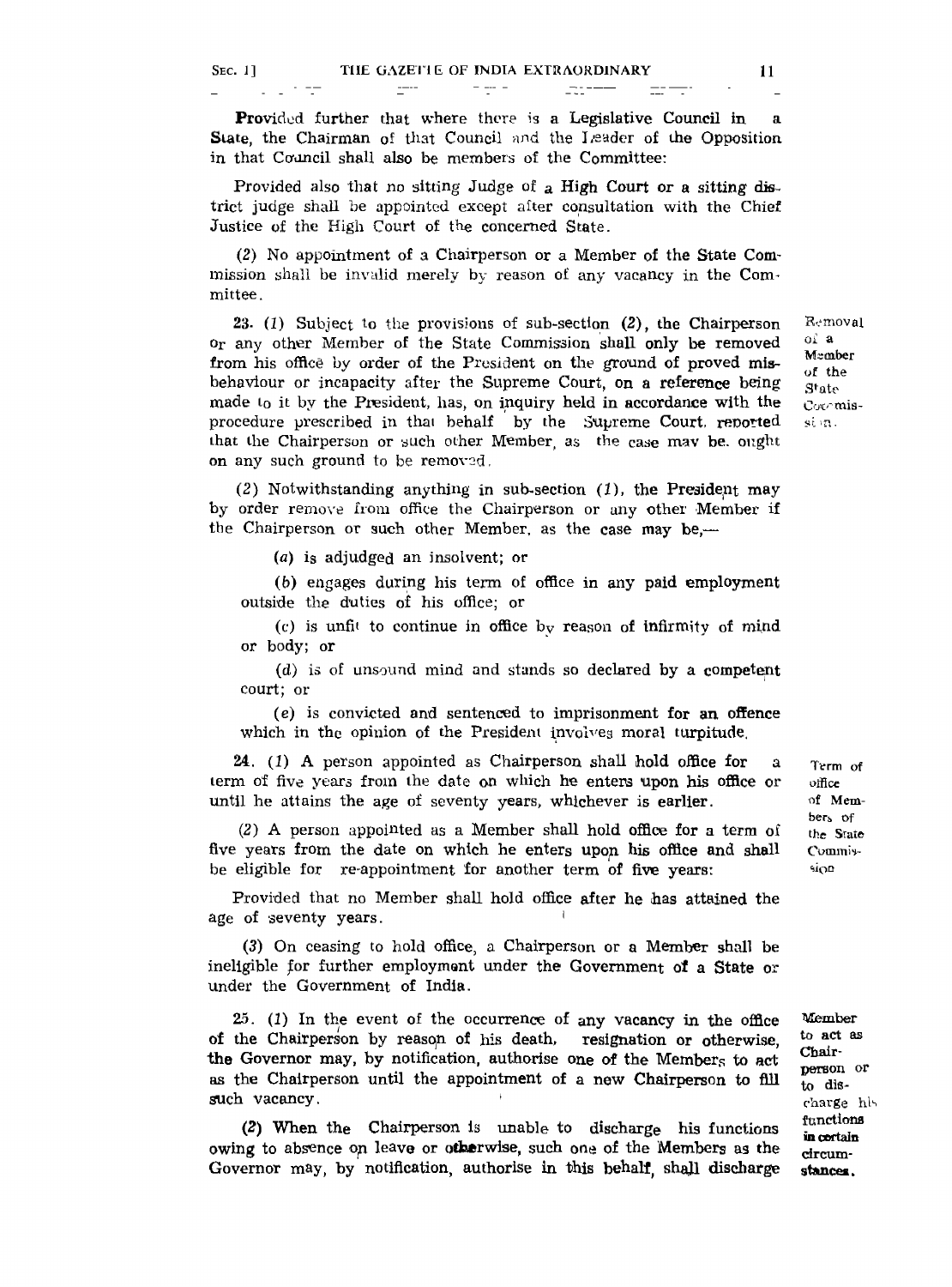$=$ 

 $\overline{\phantom{a}}$   $\overline{\phantom{a}}$   $\overline{\phantom{a}}$   $\overline{\phantom{a}}$ 

 $\cdot =$ 

the functions of the Chairperson until the date on which the Chairperson resumes his duties.

<u> 1988 - Sam</u>

26. The salaries and allowances payable to, and other terms and. conditions of service of, the Members shall be such as may be prescribed by the State Government:

Provided that neither the salary and allowances nor the other terms and conditions of service of a Member shall be varied to his disadvantage after his appointment.

27. *(1)* The State Government shall make available to the Commission—

(a) an officer not below the rank of a Secretary to the State Government who shall be the Secretary of the State Commission; and

(b) such police and investigative staff under an officer not below the rank of an Inspector General of Police and such other officers and staff as may be necessary for the efficient performance of the functions of the State Commission.

(2) Subject to such rules as may be made by the State Government in this behalf, the State Commission may appoint such other administrative, technical and scientific staff as it may consider necessary.

*(3)* The salaries, allowances and conditions of service of the officers and other staff appointed under sub-section  $(2)$  shall be such as may be prescribed by the State Government.

28. *(1)* The State Commission shall submit an annual report to the State Government and may at any rime submit special reports on any matter which, in its opinion, is of such urgency or importance that it should not be deferred till submission of the annual report.

*(2)* The State Government shall cause the annual and special reports of the State Commission to be laid before each House of State Legislature where it consists of two Houses, or where such Legislature con. sists of one House, before that House along with a memorandum of action taken or proposed to be taken on the recommendations of the State Commission and the reasons for non-accepiance of the recommendations, if any.

29. The provisions of sections 9, 10, 12, 13, 14, 15, 16, 17 and 18 shall apply to a State Commission and shall have effect, subject to the following modifications, namely: -

(a) references t<sub>0</sub> "Commission" shall be construed as references to "State Commission";

(b) in section 10, in sub-section (3), for the word "Secretary-General", the word "Secretary' shall be substituted;

 $(c)$  in section 12, clause  $(f)$  shall be omitted;

(d) in section 17, in clause  $(i)$ , the words "Central Government or any" shall be omitted.

Annual and special reports of Stat«; Commissinn.

Application Of certain provisions relating to National Human Rights Commission to Slate Commissions.

Ta-rns and conditions of service of Members of the State Commission. **Officers** 

and other staff of the Slate Commiswion.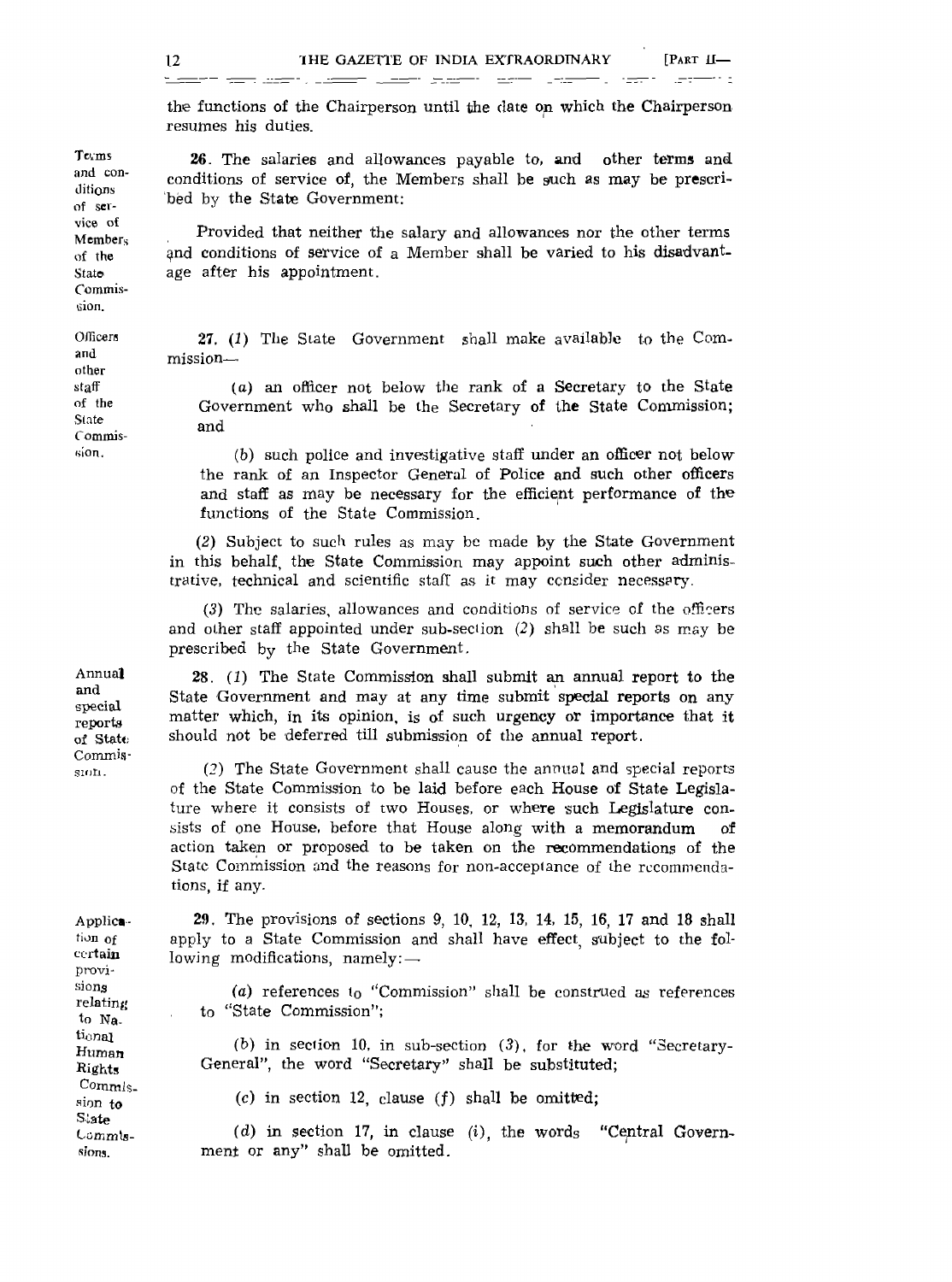$\sim$ 

### CHAPTER VI

### HUMAN RIGHTS COURTS

30. For the purpose of providing speedy trial of offences arising out of violation of human rights, the State Government may, with the concurrence of the Chief Justice of the High Court, by notification, specify for each district a Court of Session to be a Human Rights Couri to try the said of mees: Human Rights

Provided that nothing in this section shall apply if—

2009 <u>-</u> 2009 - 2009

- (a) a Court of Session is already specified as a special court; or
- (b) a special court is already constituted,

for such offences under any other law for the time being in force.

31. For every Human Rights Court, the State Government shall, by notification, specify a Public Prosecutor or appoint an advocate who has been in practice as an advocate for not less than seven years, as a Special Public Prosecutor for the purpose of conducting cases in that Court. **Special** Public Frgsecutor.

CHAPTER VII

### FINANCE, ACCOUNTS AND AUDIT

32. *(1)* The Central Government shall, after due appropriation made by Parliament by law in this behalf, pay to the Commission by way of grants such sums of money as the Central Government may think fit for being utilised for the purposes of this Act.

(2) The Commission may spend such sums as it thinks fit for performing the functions under this Act, and such sums shall be treated as expenditure payable out of the grants referred to in sub-section  $(1)$ .

33. *(1)* The State Government shall, after due appropriation made by Legislature by law in this behalf, pay to the State Commission by way of grants such sums of money as the State Government may think fit for being utilised for the purposes of this Act.

(2) The State Commission may spend such sums as it thinks fit for performing the functions under Chapter V, and such sums shall be treated as expenditure payable out of the grants referred to in subsection *(1).*

34. *(1)* The Commission shall maintain proper accounts and other relevant records and prepare an annual statement of accounts in such form as may be prescribed by the Central Government in consultation with the Comptroller and Auditor-General of India.

(2) The accounts of the Commission shall be audited by the Comptroller and Auditor-General at such intervals as may be specified by him and any expenditure incurred in connection with such audit shall be payable by the Commission to the Comptroller and Auditor-General.

(3) The Comptroller and Auditor-General and any person appointed by him in connection with the audit of the accounts of the Commission

Grants by the Central Government.

Grants cv the State Government.

Accounts und audit.

Courts.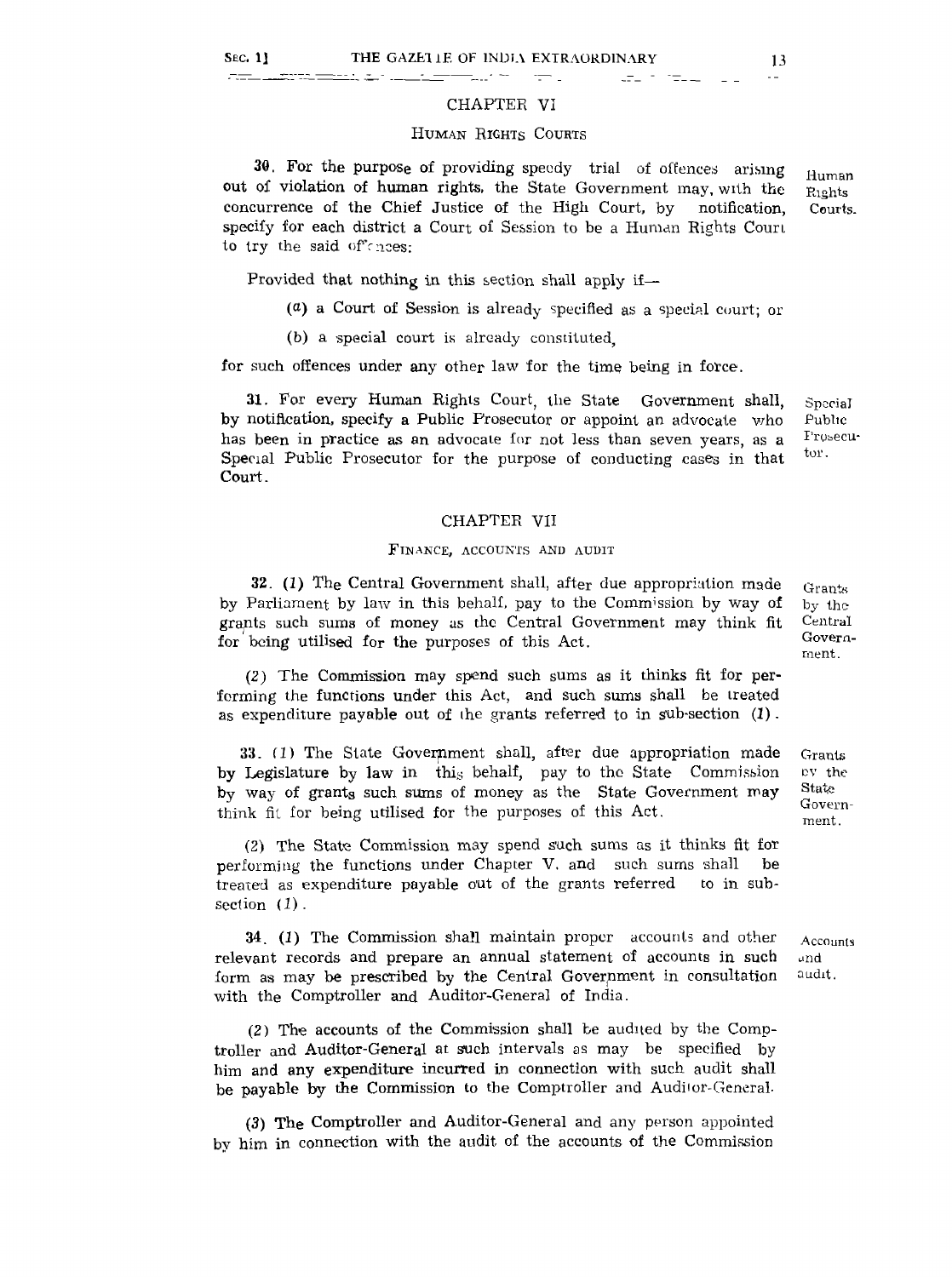under this Act shall have the same rights and privileges and the authority in connection with such audit as the Comptroller and Auditor-General generally has in connection with the audit of Government accounts and, in particular, shall have the right to demand the production of books, accounts, connected vouchers and other documents and papers and to inspect any of the offices of the Commission.

*(4)* 1 he accounts of the Commission, as certified by the Comptroller and Auditor-General or any other person appointed by him in this behalf, together with the audit report thereon shall be forwarded annually to the Central Government by the Commission and the Central Government shall cause the audit report to be laid, as soon as may be after it is received before each House of Parliament.

35. *(1)* The State Commission shall maintain proper accounts and other relevant records and prepare an annual statement of accounts in such form as may be prescribed by the State Government in consultation with the Comptroller and Auditor-General of India.

*('2)* The accounts of the S\*ale Commission shall be audited by the Comptioiler and Auditor-General at such intervals as may be specified by him and any expenditure incuired in connection with such audit shall be payable by the State Commission to the Comptroller and Auditor-General,

(3) "i he Comptroller and Auditor-General and any person appointed by him in connection with the audit of the accounts of the State Commission under this Act shall have the same rights and privileges and the authority in connection with such audit as the Comptroller and Auditor-General generally has in connection with the audit of Government accounts and, in particular, shall have the right to demand the production of books, accounts, connected vouchers and other documents and papers and to inspect any of the offices of the State Commission.

(4) The accounts of the State Commission, as certified by the Comptroller and Auditor-General or any other person appointed by him in this behalf, together with the audit report thereon, shall be forwarded annually to the State Government by the State Commission and the State Government shall cause the audit report to be laid, as soon as may he nfier il is received, before the SLale Legislature.

### CHAPTER VIII

#### **MISCELLANEOUS**

**Matters** not subject to juris diction of the **Commission.**

**Constitution of special** investiga. **tion tennis**

36. *(1)* The Commission shall not inquire into any matter which is pending before a State Commission or any other Commission duly constituted under any law for the time being in force.

(?) The Commission or the State Commission shall not Inquire into any matter after the expiry of one year from the date on which the act constituting violation of human rights is alleged to have been committed.

37. Notwithstanding anything contained in any other law for the time being in force, where the Government considers it necessary so to do, it may constitute one or more special investigation teams, consisting of such police officers as it thinks necessary for purposes of investigation and prosecution of offences arising out of violations of human rights.

Accounts and audit of State Commission

 $-$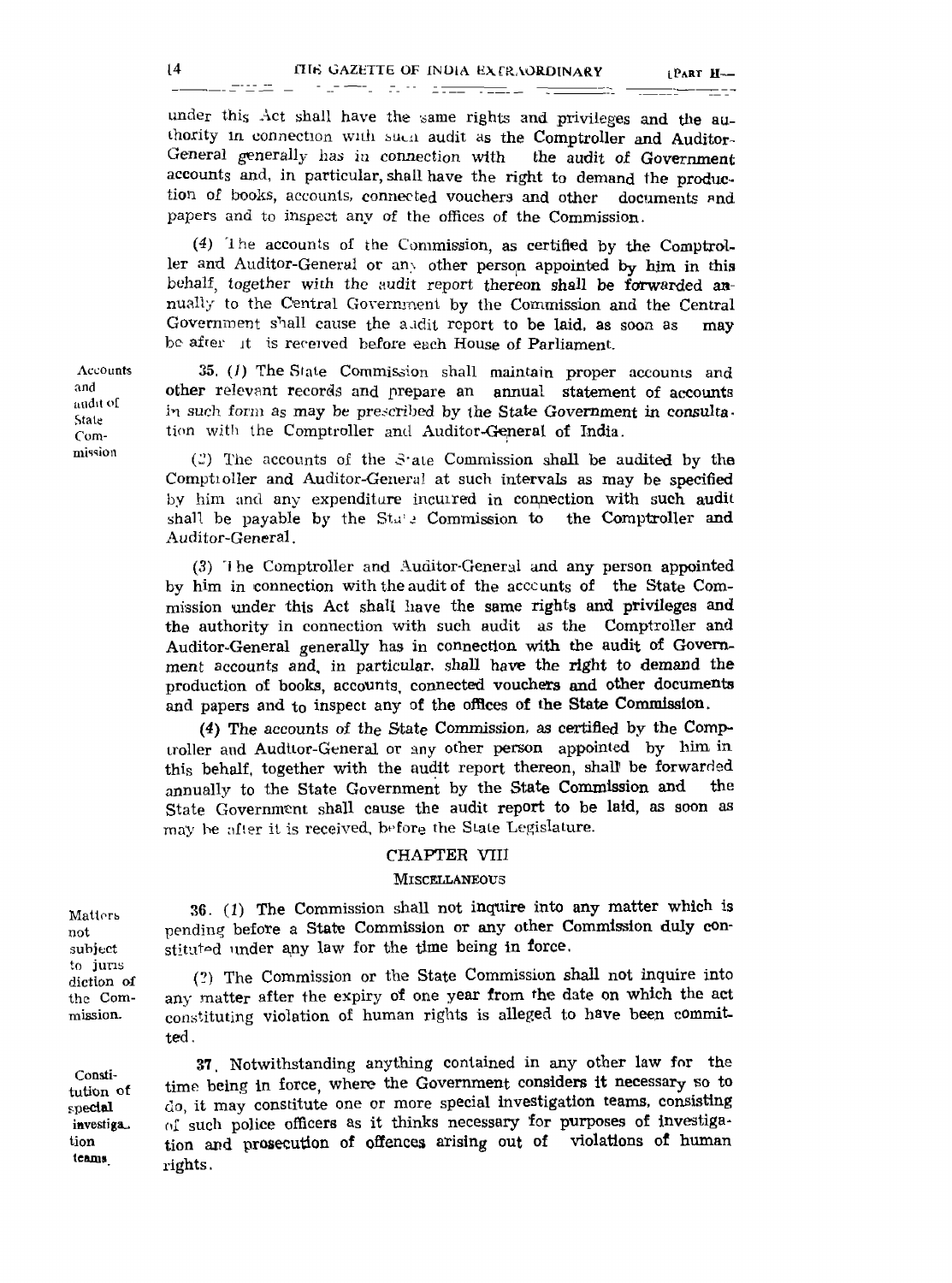$= -$ 

45 of 1 SCO.

38. No suit or other legal proceeding shall lie against the Central Government, State Government, Commission, the State Commission or any Member thereof or any person acting under the direction either of the Central Government. State Government, Commission or the State Commission in respect of anything which ir in good faith done or intended to be done in pursuance of this Act or of any rules or any order made thereunder or in respect of the publication by or under the authority of the Central Government, State Government, Commission or the State Commission of any report, paper or proceedings.

39. Every Member of the Commission, State Commission and every officer appointed or authorised by the Commission or the State Commission to exercise functions under this Act shall be deemed to be a public servant within the meaning of section 21 of the Indian Penal Code.

40. (1) The Central Government may, by notification, make rules to carry out the provisions of this Act.

(2) In particular and without prejudice to the generality of the foregoing power, such rules may provide for .ill or anv of the following mattvrs, namely:-

(a) the salaries apd allowances and other terms, and conditions of service of the Members under section 8;

(b) the conditions subject to which other administrative, technical and scientific staff may be appointed by the Commission and the salaries and allowances of officers and other staff under subsection *(3)* of section 11;

(c) any other power of a civil court required to be prescribed under clause  $(f)$  of sub-section  $(1)$  of section 13;

 $(d)$  the form in which the annual statement of accounts is to be prepared by the Commission under sub-section *(1)* of section 34; and

(?) any other matter which has to be or may be, prescribed.

*(3)* Every rule made under this Act shall be laid, as soon as may be after it is made, before each House of Parliament, while it is in session, for a total period of thirty days which may be comprised in one session or in two or more successive sessions, and if, before the expiry of the session immediately following the session or the successive sessions aforesaid, both Houses agree in making any modification in the rule or both Houses agree that the rule should not be made, the rule shall thereafter have effect only in such modified form or be of no rfTccf, as ihe cose mav be; *?o,* however, that any such modification or annulment shall be without prejudice to the validity of anything previously done under that rule.

41. *(1)* The State Government may, by notification, make rules to carry out the provisions of this Act.

Power of State Government to make rules.

(2) In particular and without prejudice to the generality of the foregoing power, such rules may provide for all or any of the following matters, namely: —

*(a)* the salaries and allowances and other terms and conditions of service of the Members under section 26;

Protection of action taken in *aood* faith.

Menbers end oflleeia to be public servants.

Vower of Central Government tu i nako rules.